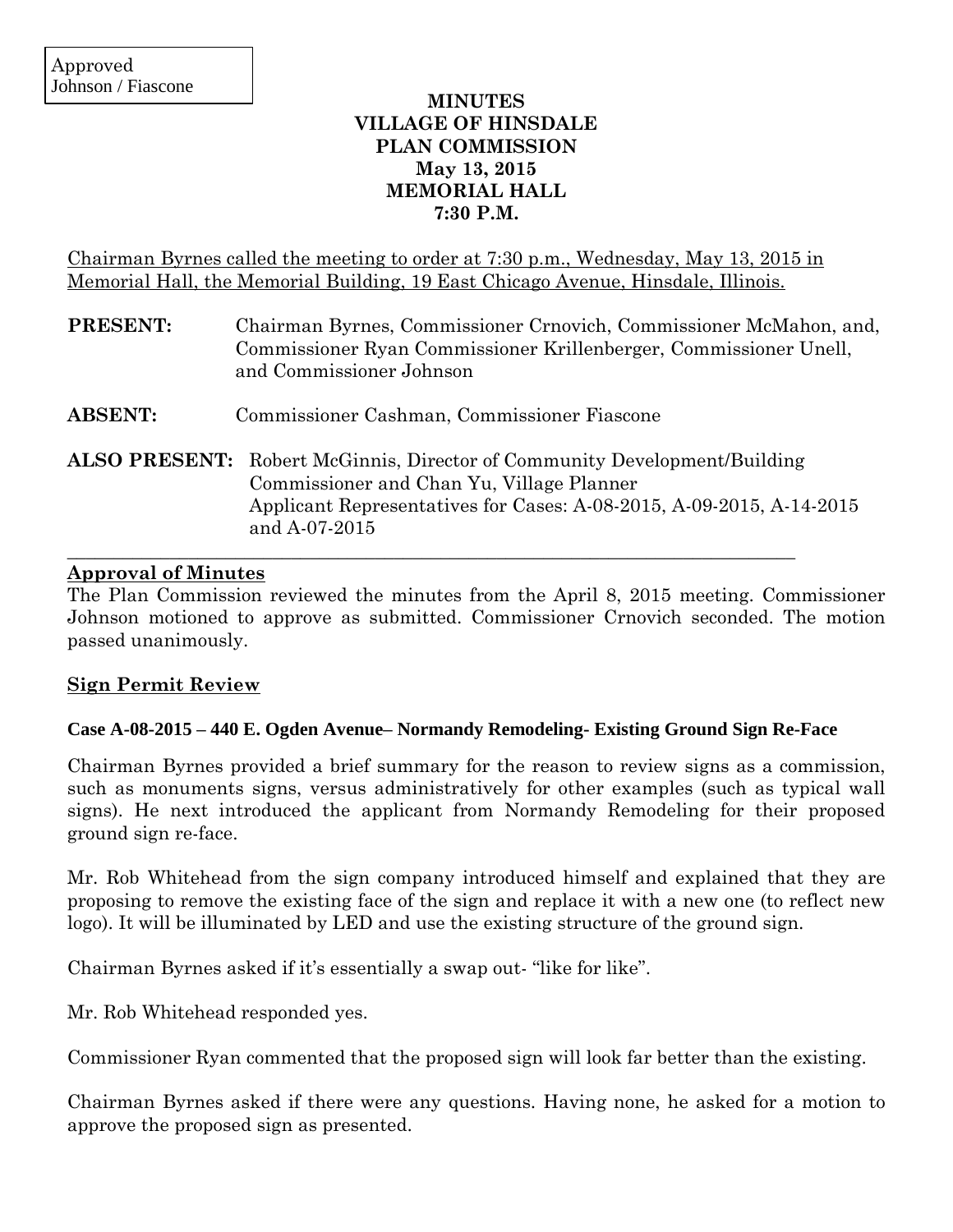Commissioner Ryan motioned to approve. Commissioner Unell seconded. The motion passed unanimously.

# **Case A-09-2015 – 30 E. 1st Street – Ashley's Custom Stationary - New Wall Sign and Awning Fabric color change (no text)**

Chairman Byrnes introduced the next item of the agenda.

Ashley and Josef (sign company) introduced and presented themselves as the first tenants at the new building/development on Garfield Ave. Ashley explained the colors of her business and the need to replace the current awning colors because they are mustard yellow. She is branding herself and showed her logo and color, navy blue.

Josef explained the proposed wall sign will be 20 square feet (SF), which reflects the conversation with Village staff; and within the limits of the code.

Chairman Byrnes explained that he spoke with Village staff and discussed the importance of allocating sign space (square footage) in multi-tenant buildings.

Mr. Robert McGinnis, Director of Community Development/Building Commissioner explained that the general standards define the land owner as responsible for dividing the allowable signage space in a multi-tenant building. And that space is 100 SF maximum or 25 SF per tenant- whichever is the greater of the two.

Chairman Byrnes made a comment that the proposed looks good and proportional.

Ashley agreed and is happy about the way it looks.

Chairman Byrnes asked the Commission of they liked the blue.

Commissioner Ryan commented that it is very tasteful.

Commissioner Crnovich asked for clarification about the 25 SF per tenant.

Mr. Robert McGinnis mentioned this was a question he reviewed with the Village Attorney and referenced the "greater of" stipulation. Moreover, if you consider the preceding general standards of section 9-106-11, that refer to the aforementioned landlord as responsible for dividing the signage space in a multiple users. He also reached out to Sean Gascoigne, the previous Village Planner for historical context. To that end, the Village has taken the position of allowing 25 SF maximum, per tenant in a multi-tenant building. For example, a 5 tenant building would be allowed up to 125 SF.

Commissioner Crnovich explained that she wanted to be careful and clear moving forward with future sign reviews.

Chan Yu, Village Planner mentioned that the owner of the building was notified for the proposed sign.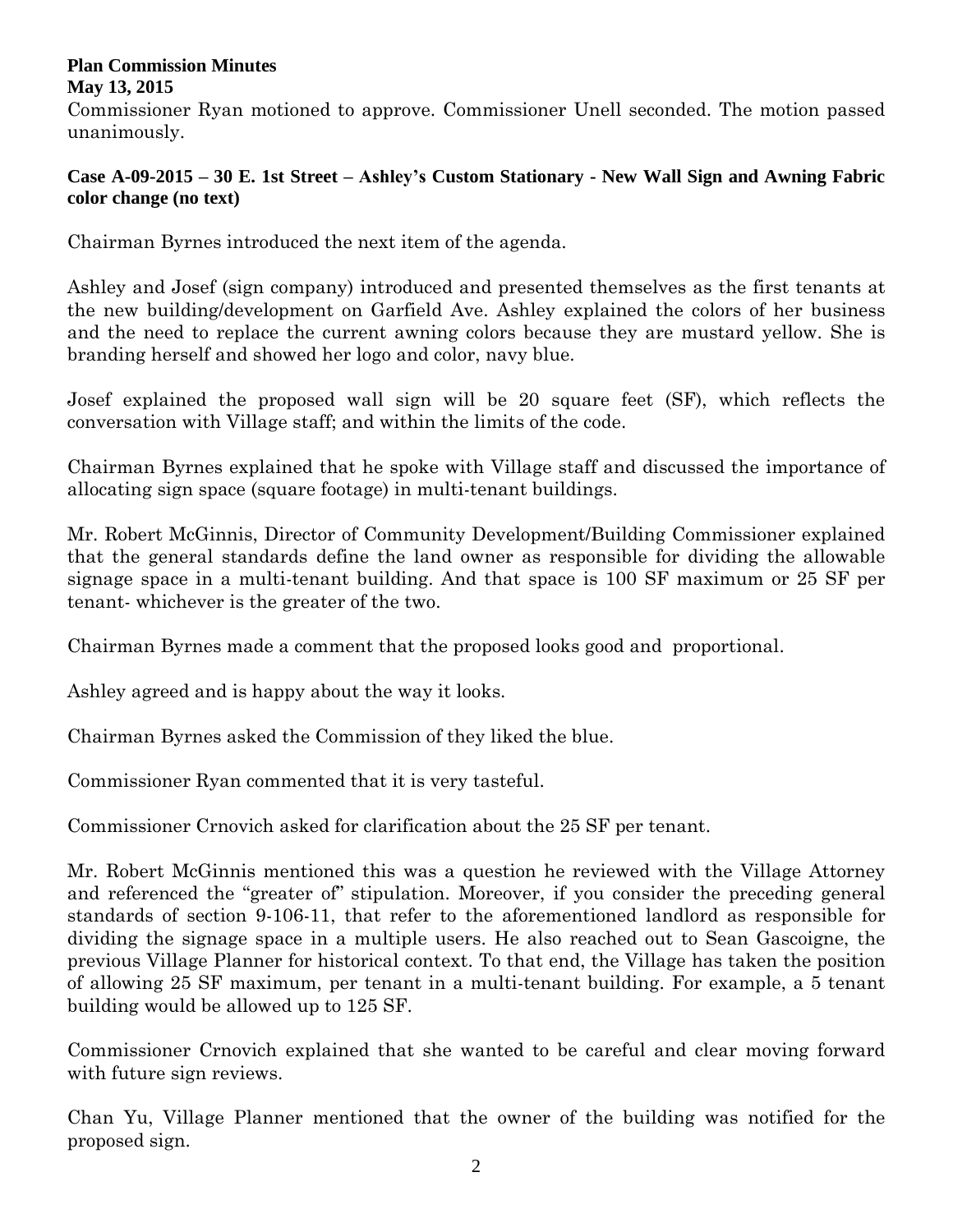Ashley expressed that she would like to be able to put a sign at the rear of the building, where there is an entrance. And unfortunately, there is no more allowable space for a sign in the rear.

Mr. Robert McGinnis believes this is a conversation that the Plan Commission may consider to have in the future.

Chairman Byrnes stated that this is a unique building in the downtown.

Ashley believes this will be a problem in the future for directing her customers after utilizing the parking in the rear.

Commissioner Crnovich asked staff if a projecting sign is allowed in the downtown.

Chan Yu said yes, and it does not count against the allowed SF.

After Josef mentioned that Ashley's has 5 SF left to use, Ashley expressed that she would like to add text to the awning. Josef explained this was reviewed with staff and that would count towards the signage threshold.

Neale again referenced the 5 SF and the possibility of adding something to the door.

Ashley explained that she plans to install a sign indoors on the wall and have a light shine on it.

Chairman Byrnes stated that the general goal is to prevent excessive clutter in the downtown area.

Chairman Byrnes asked for a motion to approve the proposed sign as presented.

Commissioner Ryan motioned to approve. Commissioner Unell seconded. The motion passed unanimously.

**Case A-14-2015 – 36 and 42 S. Washington Ave. – Grafton Holdings LLC - New Wall Sign and Awning Re-Face with text added to its Valance**

Mr. Peter Coules introduced himself as the representative for the sign applicant. He explained the historical background of the sign application; of it originally going through the ZBA process, but canceled it since it was not a variance. He asked Mr. McGinnis to correct him if he is wrong.

Mr. McGinnis replied correct, you could argue with a multi-tenant building with more than 4 tenants, you could potentially have more than 100 SF of signage.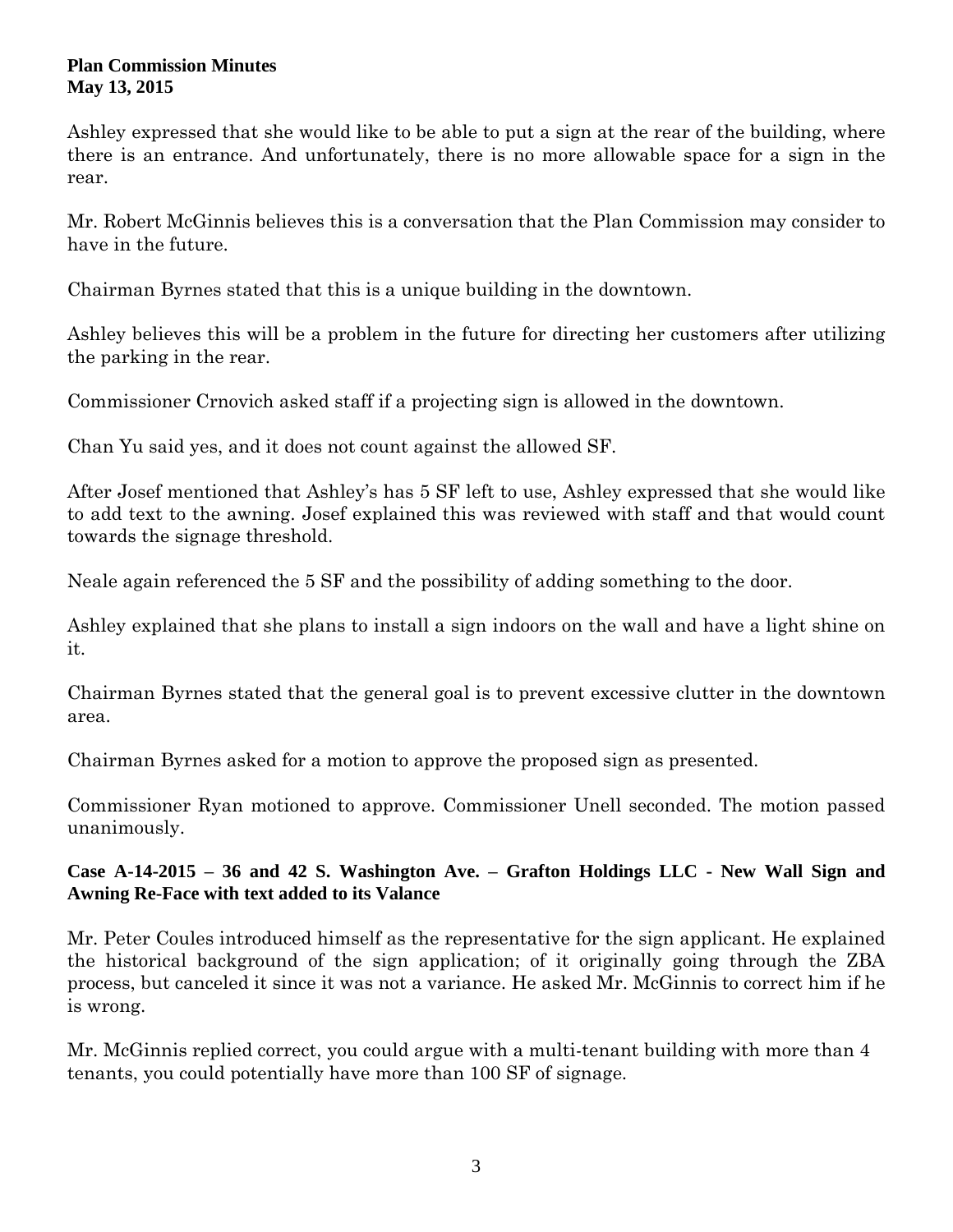Mr. Peter Coules explained at the pre-hearing of the ZBA meeting, he was told he did not have to go through the process and to apply to the Plan Commission. He next explained what was being proposed.

A question was asked if the awning shown on the screen would be replaced.

Mr. Peter Coules replied yes; with black, white and grey on the new awning fabric.

Chairman Byrnes asked Chan, Village Planner what the size of the proposed awning is.

Chan Yu replied, the wall sign is 20.4 SF and the awning valance is 7 SF.

Mr. Peter Coules mentioned this puts them over the 25 SF as a tenant, but not per sign.

Commissioner Crnovich asked which tenants are currently occupying the building.

Mr. Peter Coules and the landlord replied with the name of the tenants.

Commissioner Crnovich asked if they counted the permanent window sign.

Mr. Peter Coules stated the window sign does not count.

Chan Yu replied the window sign (area) was not counted.

Commissioner Crnovich stated that she believes it should count.

Mr. Peter Coules explained the window sign is not permanent because it hangs.

Mr. McGinnis explained that it was not included in the applicant's submittal. And if it is a permanent window sign, it should be counted.

Chairman Byrnes reiterated that the proposed is over the maximum 25 SF.

Mr. Peter Coules explained that this is not a variance because he applied this exact application to the ZBA, and the Village attorney explained that it is not a variance.

Mr. McGinnis explained this was not the problem. Instead, with six tenants, they are permitted up to 150 SF total. However, it is a problem if there was no window signs included in the application that needs to be counted.

Commissioner Crnovich cited Section 9-106(j) and what is counted towards the area calculation. She concluded that the Lash Spot has a permanent window sign.

Mr. Peter Coules stated they did not count it because it's a decal.

Commissioner Crnovich explained it is their permanent sign nevertheless.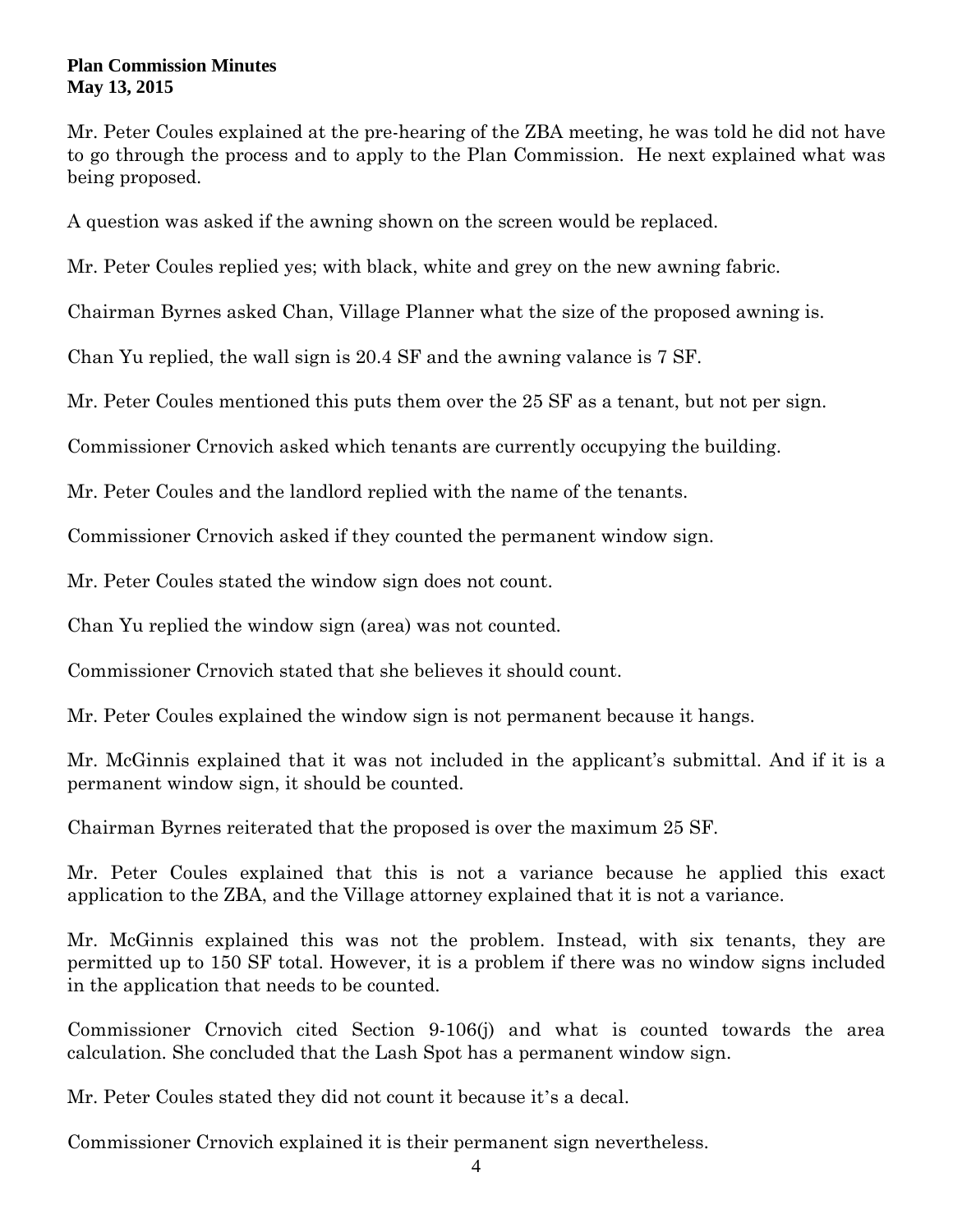Discussion to clarify the tenants of the building ensued.

Chairman Byrnes asked why the ZBA was involved if the Plan Commission approves signs.

Mr. Peter Coules explained that if they needed more signage area than what's allowed, they needed to apply to the ZBA. In addition, the Planner at the time, Sean, suggested they apply for a variance. However, the Village attorney told them they did not.

Discussion to clarify the tenants of the building ensued and whether or not the barber shop was included in the ZBA application.

Chairman Byrnes asked if the window sign was included in the application.

Chan Yu replied no.

Chairman Byrnes states he doesn't know if we can move forward without this information.

Mr. Peter Coules asked if they did return, if the issue had to do with color or etc.

A reply referenced the size and not the color.

Commissioner Crnovich asked if the frame of the proposed wall sign was calculated for the area.

Chan Yu replied that it is excluded.

Mr. Peter Coules replied that by code, it is excluded. However, they could create a sign without the frame. But the idea was to match the other framed sign and existing elements of the building.

General comments included the sign looks larger with the frame and that it looks more like a frame than a window frame. Furthermore, Commission members expressed that they'd like to see the existing frame removed as well, since it would look better without it.

Mr. Peter Coules asked when they return, are the color, materials and awning alright with everybody.

General agreement was reflected to Mr. Peter Coules and suggested that the frame be removed from the existing wall sign; At a minimum, shrink the proposed wall sign frame.

Commissioner Crnovich believes that the frame should be counted towards the area.

Chan Yu explained he interprets it should not count since they could technically wrap text onto the frame.